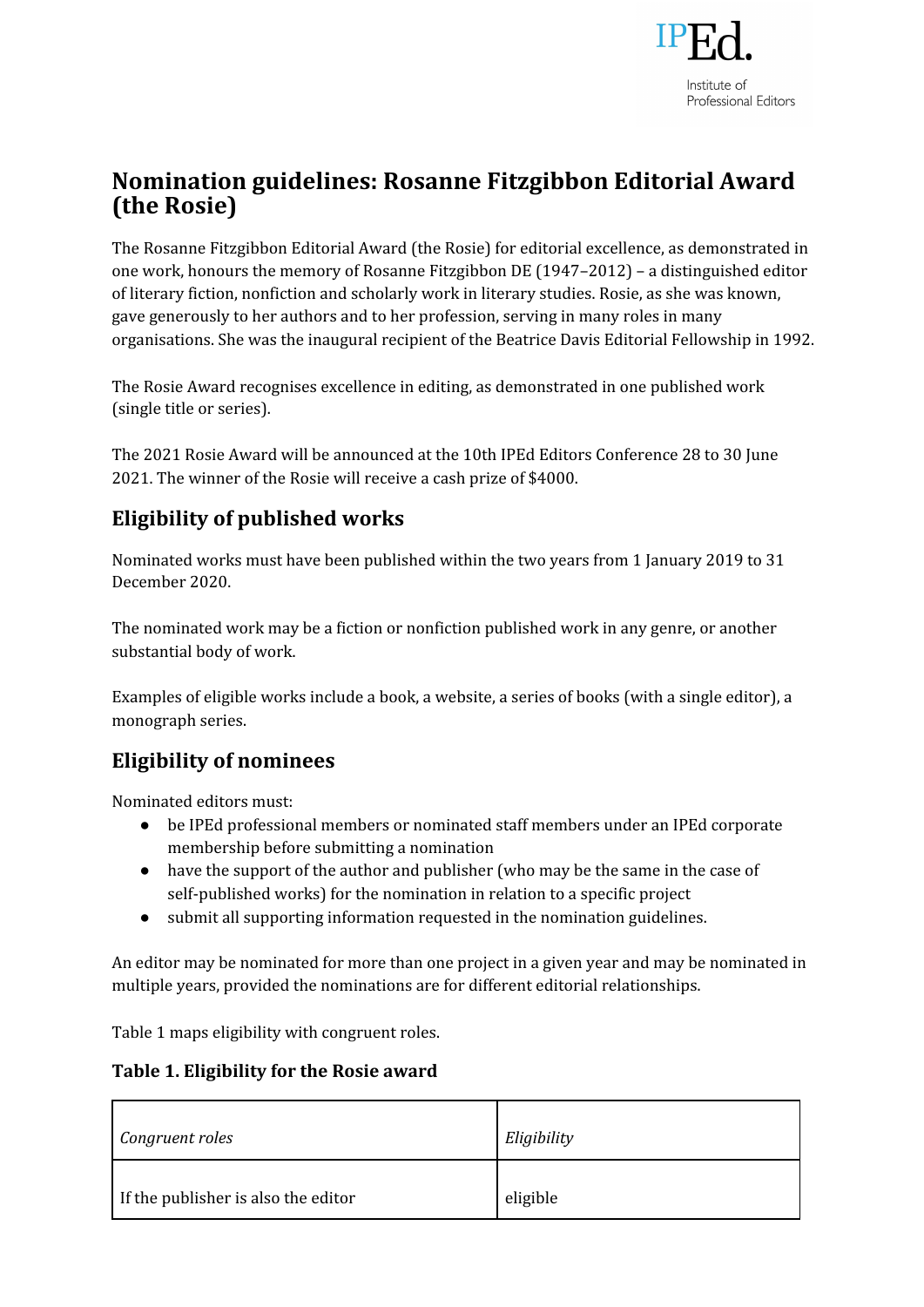

Professional Editors

| If the editor is also the publisher                | eligible                                                                                       |
|----------------------------------------------------|------------------------------------------------------------------------------------------------|
| If the editor is also the author                   | not eligible                                                                                   |
| If the editor is also the author and the publisher | not eligible                                                                                   |
| If the author is dead                              | eligible (provide materials from<br>someone who can comment from a<br>writer-like perspective) |

## **Conflicts of interest**

To avoid potential conflicts of interest, anyone involved in administration or judging of the current or previous Rosie is ineligible for nomination for this award.

Refer to the judging rules and [processes](http://iped-editors.org/site/DefaultSite/filesystem/documents/2021%20Rosie%20award/Judging%20rules%20and%20processes%20Rosie%202021_FINAL_revised.pdf) [PDF 97.0KB] for more information.

### **Selection criteria**

Nominations should include a brief overview of the project (see 'Nomination process'). Nominations should reference the criteria in table 2 and provide supporting evidence.

**Table 2. Selection criteria and skills tested for the Rosie award\***

| Criteria                                          | Skills tested              |
|---------------------------------------------------|----------------------------|
| 1. Rapport with author                            | Diplomacy                  |
| 2. Adherence to or improvement of the brief       | Management                 |
| 3. Thoroughness, consistency                      | Attention to detail        |
| 4. Insight (queries, suggestions)                 | Problem solving            |
| 5. Appropriate research, rewriting where required | Research, writing          |
| 6. Credibility and trustworthiness                | Professionalism and ethics |

*\*Skills tested may be demonstrated under more than one criterion.*

### **Nomination process**

The process is in three main stages, as shown below.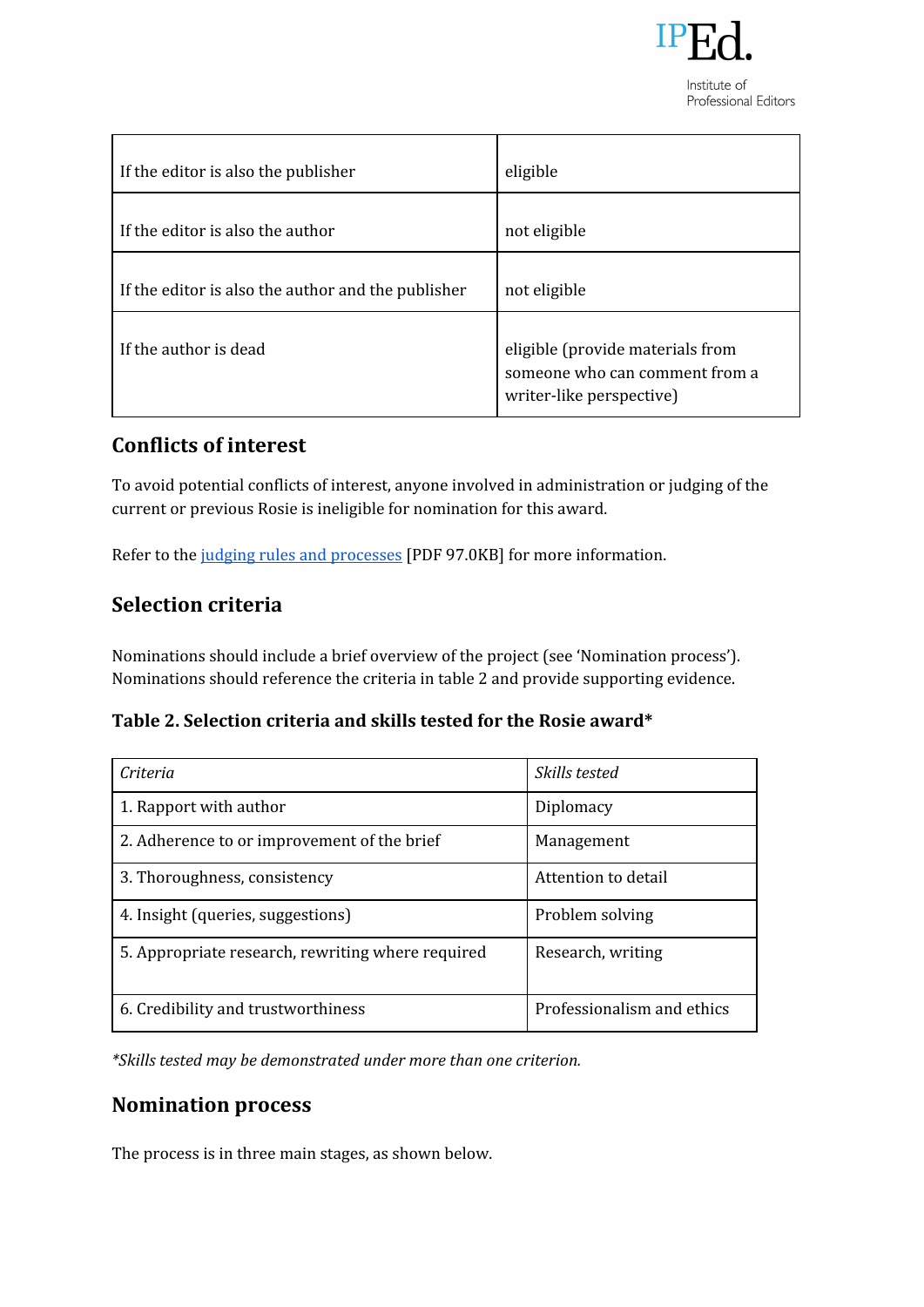

### **Stage 1: Initial nomination**

Submit, to arrive by **14 March 2021**:

- items 1 and 2 by email to [secretary@iped-editors.org](mailto:secretary@iped-editors.org)
- items 3 to Rosie Award c/- IPEd Administration and Board Secretariat, Institute of Professional Editors Limited, PO Box 1120, St Leonards VIC 3223

Initial nominations must include:

- 1. An outline (max. 750 words), including written communication from the editor, author or publisher of the nominated project or work, which also confirms that all parties support the nomination. The outline should indicate why the editor is nominated for their work on this project and address the award's criteria.
- 2. A written statement from the editor (max. 500 words) summarising their experience in the publishing industry. This should also list five other works they have edited, specifying their level of responsibility for each (for example, structural editing, copyediting, developmental work or other), the degree of autonomy with which they worked and their key contributions to the nominated work.
- 3. Three copies of the nominated work. Copies will not be returned unless this has been negotiated before they are submitted. IPEd cannot guarantee that books will be returned in saleable condition.

Judges will select a longlist of nominees based on initial nominations. Longlisted editors will be invited to submit full nominations in Stage 2.

#### **Stage 2: Invitation to full nomination**

Longlisted editors will be contacted in mid- to late April and asked to submit the following contributions (by email, to [secretary@iped-editors.org\)](mailto:secretary@iped-editors.org) by **5 May 2021** for judging during the second stage of nomination:

- 1. Written statement from the author (max. 250 words) on how the editor contributed to the final result of the nominated work, referring to specific parts of the work as appropriate. This statement should refer to the selection criteria (see table 2), including: how the editor's insight (queries, suggestions, problem-solving) improved the work; rapport with the author; any key fact checking or rewriting; and credibility and trustworthiness.
- 2. Written statement from the publisher (max. 250 words) on how the editor contributed to the final result of the nominated work. This statement should refer to the selection criteria (see table 2), and note: what the editor's brief was and their adherence to or improvement of it; the editor's consistency and thoroughness; any key fact checking; and identification of potential legal or copyright issues.

*Note: If the work is self-published, the author should provide two statements covering both the author and publisher perspectives.*